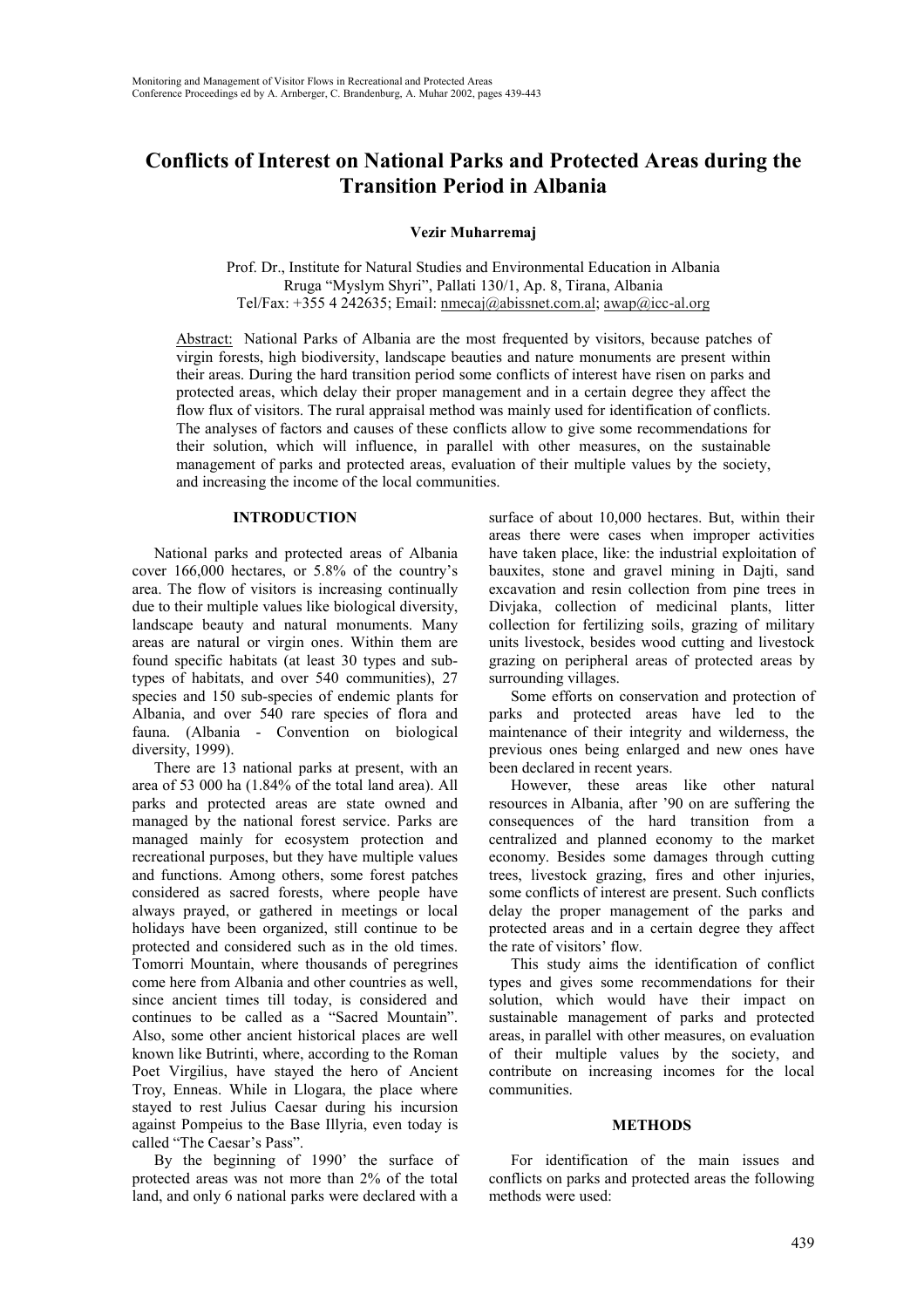Rapid rural appraisal method, personal observations in the place and informal interviews with diverse people on villages close to the parks of Dajti, Llogara, Divjaka Pine and Valbona, as well as in diverse protected areas have taken place, through which the information about the ownership traditions and use in the past and present of these areas that were declared as protected areas (after "60), present conflicts and claims of local communities.

The investigation of the forest service experience on parks and protected areas conservation and management, problems and possible solutions.

Examination of laws, regulations and documents related to parks and protected areas, identification of cases of conflicts because of discord among them or lack of enforcement of laws in power.

# **RESULTS**

The results of diverse applied methods during the implementation of this study pointed out that parks are the recreational areas the most visited almost during all the year. The public pressure for recreational purposes is increasing especially in some areas of parks with the infrastructure, where there are parking and camping places, hotels and restaurants. Also, it is observed a high seasonal concentration of visitors. However, it is not yet used the entire carrying capacity of parks due to difficult economic situation of the population inherited by the past times, insufficient infrastructure, and minimum funds allocated. The most visited parks are: Dajti, situated 29 kilometers from the Capital City of Tirana, Llogara on Vlora District, Divjaka Pine on Lushnja District, and that of Prespa on Korca District.

The study pointed out that a series of conflicts are taking place within recreational and protected areas, partly inherited from the communist regime and partly generated during the transition period.

Conflicts have been generated between the state and ex-owners regarding ownership questions and financial compensation issues in the course of the ongoing restitution of forests and pastures. Part of the parks and protected areas declared during the communist regime have been in ownership of individuals or traditionally used by villages adjacent to them. They were nationalized without any compensation. While the majority of the surface area has been state owned.

After the democratic changes by "90s and adoption of laws based on market oriented economy, only ex-owners have the right for compensation in kind or in value, while villages have no such right. According to the 1992 legislation, protected forestlands were not to be used for compensation to the ex-owners (except for construction purposes), but were to remain stateowned. In the meantime, activities of construction and services within parks and protected areas have been privatized.

There is no accurate evidence on the surface areas restituted to the ex-owners or for their compensation. The biggest surface restituted (before declaring the Prespa Park) is 100 hectares of forest (the maximum surface of forest area that can be restituted). In fact, ex-owners claim for the restitution of all their properties.

Conflicts have been generated between the objectives of private forest use situated within the parks and protected areas and the inefficiency of the state for compensating the economic loss of owners. Even those private forest owners, who are small in number, not yet have management plans for the objectives of forest management to be in conformity with objectives of the protected areas. On the other hand, no legal provisions exist to enforce or the state to compensate the owner for the economic loss which might have as a consequence of such a use.

Serious conflicts are between recreational, protection objectives and the objectives of other users for diverse purposes. The use of agriculture, forest and pastureland by villagers situated within the protected areas is done without any plan or goal related to protection objectives of the last ones. For example, there is a village within the Thethi Park and farmers are dealing with agriculture and livestock management using their own land and park's resources on defined plots, collect medicinal plants and a little tourism, but without having any harmonized planning. The same is the situation at the Prespa Park, which is a cross border park with Greece and Macedonia. A part of the park's forest area of some thousands of hectares is transferred from the state to the community and given in communal use to villages, but not full measures have been undertaken yet for harmonization of this use with the park's objectives.

Many villages around the protected areas continue to cut trees for fuel wood and graze the livestock on margins of these areas.

Some conflicts occur because of nonconformity between forest law and other laws, i.e. the law on tourism – according to this law, the committee for the tourism development approves the construction of touristic villages and other constructions even within parks and protected areas without the consent of forest service; the law on city planning – the council of city planning approves constructions without the presence of forest service representatives; on the other hand, there are cases where the land is illegally occupied for construction on the most visited places of the parks; the law on mines – the approval of opening new mines including stone–quarries even close to parks occurs without the consent of forest service and without considering great damages caused to the park and the environment in general (noise caused by explosion of mines for stone excavation, as well as dust; the wildlife is perturbed, the landscape is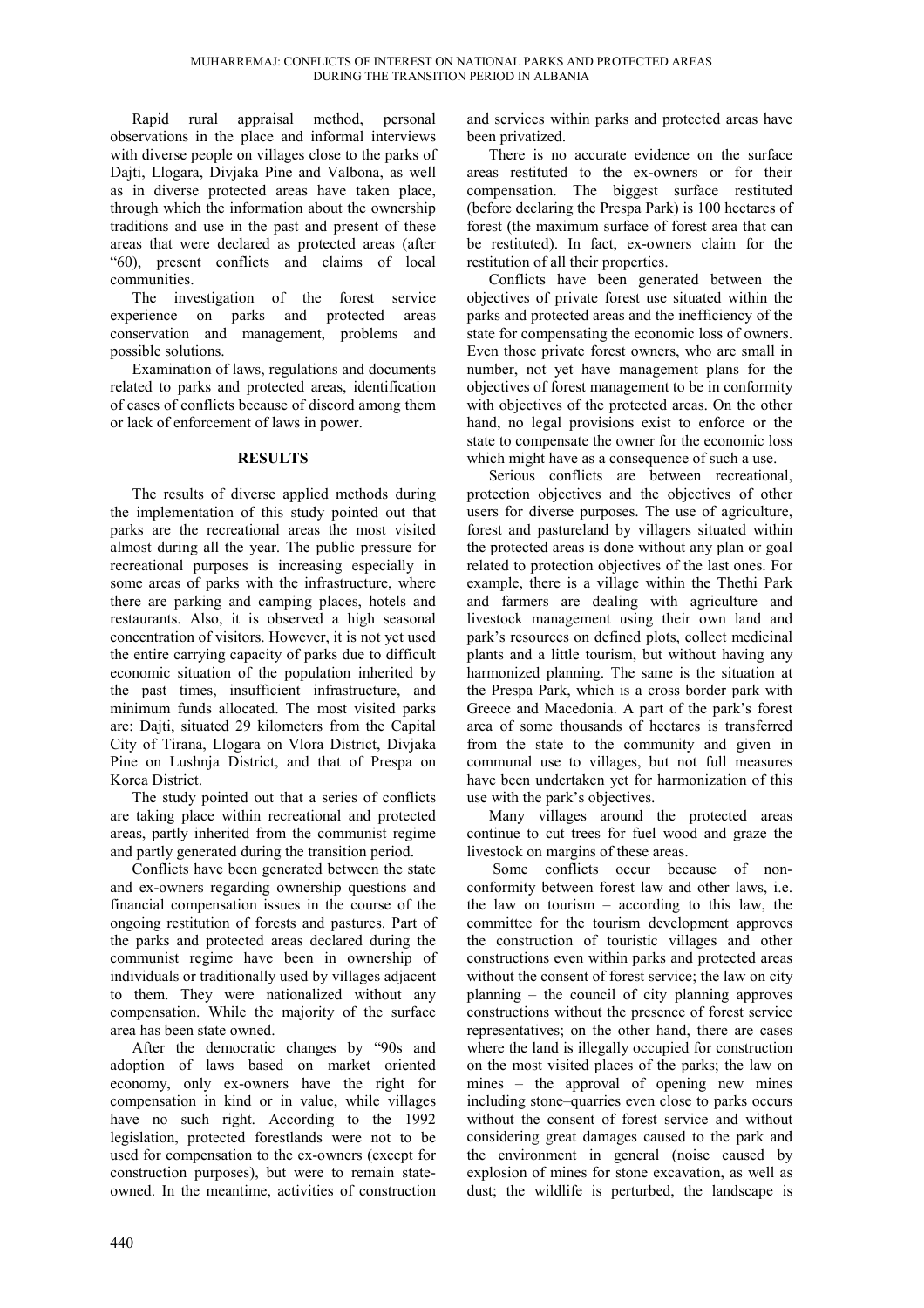deteriorated, the visitors are restrained for certain periods).

(Akte ligjore mjedisore ne Shqiperi/ Environmental related laws in Albania, REC, 2000)

The owners of private hotels, restaurants and bars constructed within the parks, in the near past have paid only the fiscal obligations, while nothing for the parks, because of no legal provisions for this purpose were in place. Later, they have begun to pay to the park administration the leasing rate of the land where the building was constructed.

The law allows the government bodies to lease plots from the parks and protected areas, but it is not yet applied.

Some issues related to conflicts of interest will be illustrated through aspects evident on Dajti National Park, situated adjacent to Tirana, the Capital City of Albania.

Against the park objectives, before '90 there were opened some galleries for bauxite extraction. Partly situated within the park, a stone-quarry has been functioning where the stones were excavated and lime was produced. The military unit has managed sheep and horses, which grazed within the park. The villages around the park have cut trees for construction and fuel wood and have grazed the livestock on peripheral areas. Nevertheless, the number of visitors has reached to about 50,000 persons per year.

During the transition period in this park occurred the destruction of some state owned buildings caused by irresponsible people, as well as illegal wood cutting and grazing in some areas. In addition, two big fires broke out burning all the wood in tens of hectares. The number of visitors decreased dramatically.

However, the park has important recreational and scientific values. The forest service has already put order and is strengthening the measures for the protection and management of this park. In general, the illegal cutting has been stopped. There are constructed some private hotels and restaurants. There are a number of government residences and the number of visitors is increasing day by day. Based on the survey done, it results that about 80% of the visitors to the Dajti Park are inhabitants of Tirana, whereas about 20% from the other cities of the country. In the Year 2000 was applied for the first time the entrance fee to the park for the visitors and vehicles. The sports associations, which conduct their activities in this park, pay the camping fee. However, during the Year 2000 was collected only US\$2.100 from the fees.

There is still a number of pending issues and identified conflicts that require solution for the Dajti Park.

Conflicts between the ex-owners and the government bodies; 10 individuals claim to have properties in the meadows of the Dajti Park and only one claims to forest land.

Conflicts between the recreational objectives and the interests of other users: in the stone mine of Qafe Priske which is in the edges of the current boundary, but within the proposed extended park boundaries, there is an intensive stone excavation activity that is disturbing the fauna and the visitors and is damaging the environment. Recently, an agreement was made between the General Directorate of Forests and Pastures and the General Directorate of Mines to shut down the quarry within one and a half year and rehabilitation of the affected area.

Some buildings within the park territory continue to remain ruined and have not been privatized yet. In the military unit territory, which is a very pretty area, the visitors are not allowed to pass.

A management plan for the Dajti Park was drafted in 1997 as a model, but it needs to be revised in order to take in better consideration the interests of visitors and of local population.

There have been requests from private companies for hotel, restaurant and bar construction. There has been a request from a private agency to take by rent the park management, but there has been no support from the government bodies.

There exists an idea for the establishment of the "Friends of Dajti" Association, which would manage the park and its revenues generated, and pay all the required financial obligations.

But by law, the associations are not entitled to conduct this activity. Another idea is to create a special government administration unit with selffinancing and financial obligations towards the government, whereas the General Directorate of Forests and Pastures to play only the role of the supervisor. In the meantime, is being established the center of information, education of the visitors and museum. (See: Plan for conservation and management of Daiti National park-Albania, 1997)

Based on the evaluation of this study were become evident the main causes of conflicts of interest in parks and other protected areas as it follows:

(i) It is not legally resolved yet the problem of property restitution and compensation to the exowners who claim ownership over certain areas in the protected areas.

(ii) There is no complete legislation on parks and protected areas, or some laws fall in contradiction with the law on forests, the application of legal clauses leaves much to desire favored also by the existing corruption.

(iii) The community and local government, the groups of users and NGO-s, have been almost not included in the planning and management of protected areas. From the surrounding villages, only a number of workers is engaged the forest cleaning and improvement, waste disposal and services for protection from fire. The local population put on sale for the visitors within the park their agricultural, livestock and fruit production. They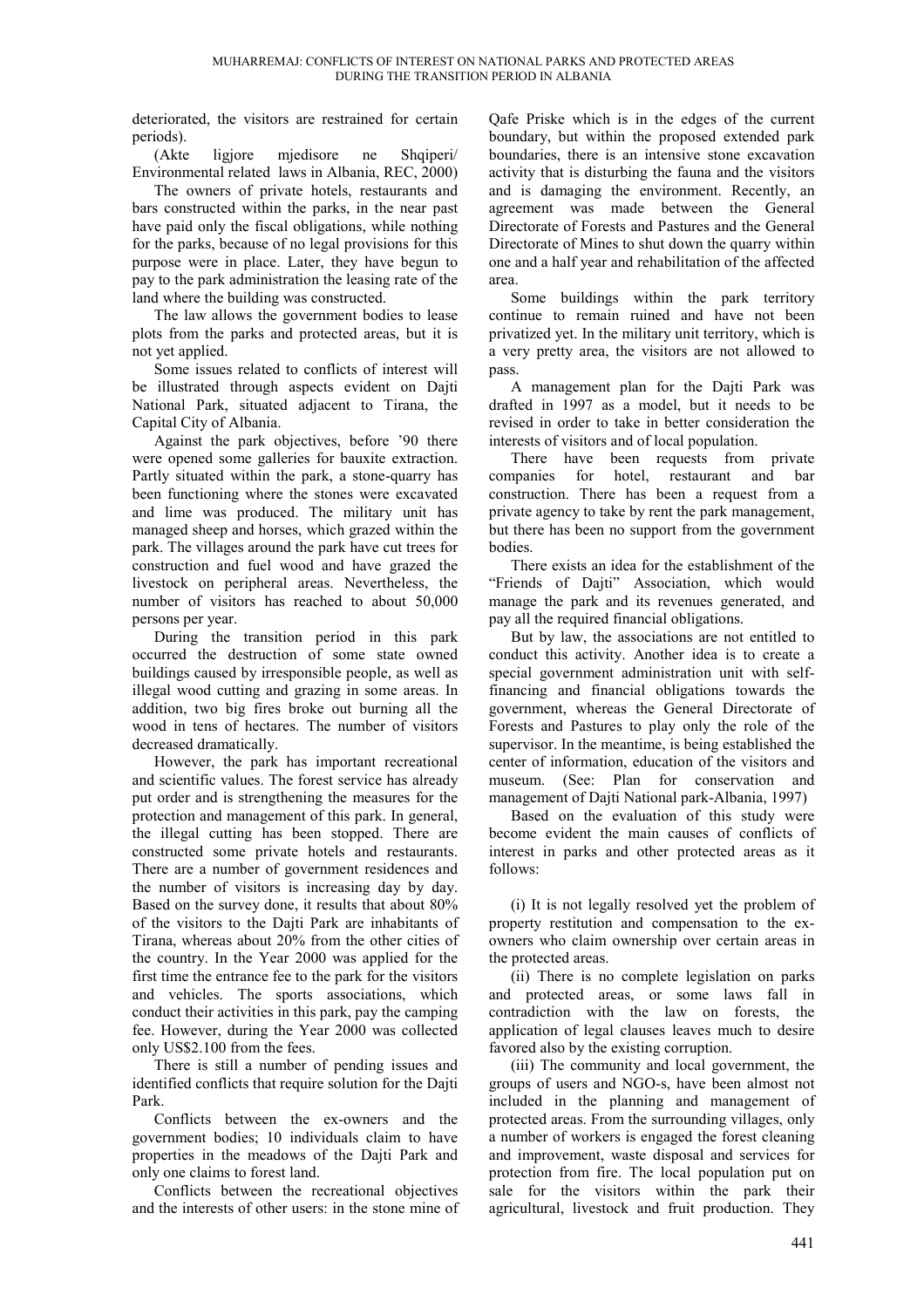collect forest fruit, mushrooms and medicinal plants with no charge applied on them. And that is all.

(iv) A critical issue is the little work done for the education of public, mixed this with the difficult economical conditions. (See: Muharremaj, V., 1998: Strategies for developing and supporting nature conservation management in Albania).

(v) Massive migration of the population from the mountainous areas and their settlement in the low areas, especially close to the protected coast areas and lagoons in a chaotic way and with no planning, has created social problems and different conflicts. Among others, in this areas there is illegal wood cutting, reduction of flora and fauna, environment pollution, the coastal forest belt is very much damaged especially in Velipoja, Kuna, Tale, Patok, Gryka e Erzenit, etc. Also, the conditions of this belt have been deteriorated more from coastal erosion. In some areas the sea has entered 300-400 meters in land and 1/3 of the bunkers constructed years ago are now subsided in water. The underground water level is lowered and there is increased salinisation of soils and water. The water wells opened years ago used to get water from 10 m depth, whereas now not. On the Kune coastal area, numerous trees of diverse species are becoming dead.

However, there exist the possibilities and potentials for the resolution of the conflicts generated. The government institutions and less the Non-governmental Organizations, have been committed for the resolution of some conflicts in general for the ownership on land, including the those conflicts in the protected areas. The policies and law making to favor nature protection and the technical and financial support of some international institutions, in particular for the protected areas, are a basis for further changes and progress.

# **CONCLUSIONS AND OUTLOOK**

Some difficulties are faced for the protection and management of natural resources, including parks and protected areas, during the transition period in Albania. However, some efforts are in place for the improvement of the situation and gradually the experience is gaining. The interest of government bodies and non-governmental organizations is increasing for the care towards protected areas. It is proposed the declaration of new protected areas and their extension to occupy 14% of the land surface.

A great contribution is giving the Forestry Project funded by World Bank through the technical assistance of FAO for restructuring of the protected areas, the improvement of their infrastructure and management plan preparation in many of the protected areas.

The establishment of the Ministry of Environment by the midst of 2001 will contribute to

the improvement of legal framework, the control of a better management of protected areas.

Through the analyses accomplished as above, for the solution of conflicts of interest identified in parks and protected areas the following recommendations would be useful:

The improvement of legal provisions regarding the private properties, parks and protected areas and in harmonization with other laws would be necessary, and their enforcement as well. The Constitution of 1998 requires for legal improvements on property issues. It is foreseen for the Parliament to make some improvements on the law on restitution and compensation of properties to ex-owners.

Specialists are discussing on the preparation of a special law on national parks, involving environmental agencies and NGOs, users' groups and local communities.

The institutional and infrastructure improvement will be a priority for recreational and protected areas and consequently the law enforcement would be more effective.

The proper identification of conflicts for each specific park and their appropriate alternative resolutions are necessary, creating and enabling environment where stakeholders, policy makers and local communities can negotiate as equal partners and reach equitable solutions.

The planning and management has to move from an exclusive reliance on the protected areas professional to a partnership approach to protected areas (Parks for life, 1998).

Conservation agencies should recognize the rights of communities to benefit directly and equitably from the conservation and ecologically sustainable use of natural resources contained in their areas.

Local communities and interested stakeholders and groups should be solicited for active participation on the management plan preparation and implementation.

A permanent campaign for public awareness, including publications, especially for the communities situated close to parks and protected areas, for interested user groups and young people will be launched, taking into consideration the local traditions. The public should be informed on the benefits and importance of recreational and protected areas (See: The strategy for the development of the forestry and pasture sector in Albania).

Resolving disputes appropriately through a consensus building process and in line with defined objectives of multiple values will facilitate the sustainable management of parks and protected areas in Albania.